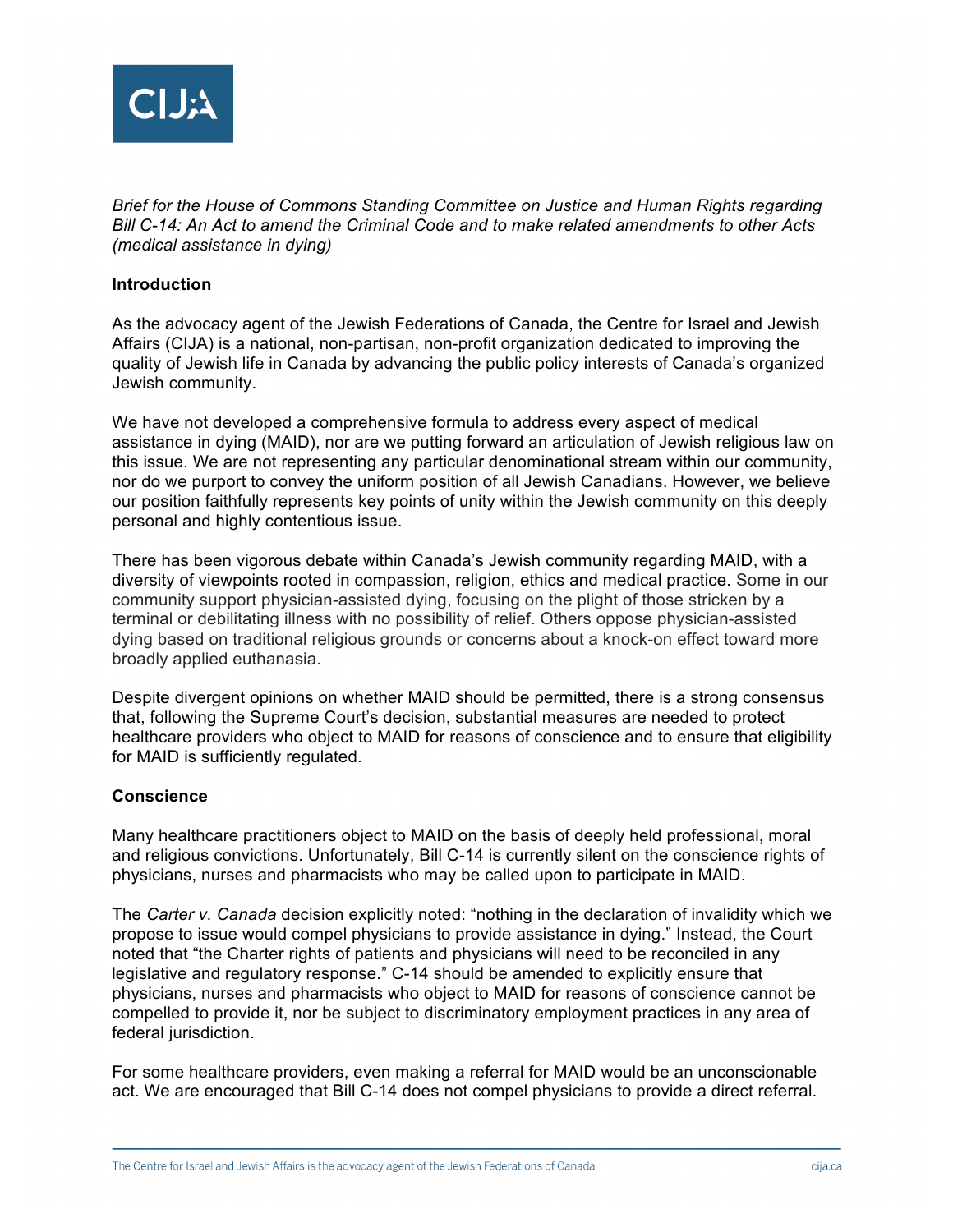

Had this been the case, Canada would be the only jurisdiction with such a requirement, which would likely fail to satisfy the Supreme Court's mandate to balance the rights of patients and physicians.

Accommodation for physicians with regard to referral must not degrade patient access to MAID. Several models have been proposed to balance these competing rights. For example, the Canadian Medical Association has proposed a "separate central information, counselling and referral service" to which objecting physicians could direct patients seeking physician-hastened death.

Dr. Hershl Berman, a specialist in internal medicine and palliative medicine at the Temmy Latner Centre for Palliative Care and an associate professor in the faculty of medicine at the University of Toronto, recently proposed another model in the Hill Times. He wrote: "Rather than actively referring patients, all physicians should be required to report any request for assisted death to the provincial Ministry of Health or a regulatory body. Physicians would be required to register if they are willing and qualified to provide MAID, and indicate how many additional patients they are able to take on per year. If the report is from a doctor willing to provide the service, he or she would receive confirmation. If not, the registry would connect the patient with a nearby practitioner."

Dr. Berman also noted that, "in addition to respecting the beliefs and values of physicians who object to MAID, this process has an additional benefit. Many physicians, especially specialists, have a limited network of colleagues to whom they are accustomed to referring. In isolation, particularly in underserviced areas, any doctor may have difficulty finding a colleague willing to accept the patient. If the process is managed centrally, a registry can ensure more effective and timely access for patients who wish to hasten their own death."

# **Eligibility**

Reflecting the views of many in our community, we empathize with patients below the age of majority who are suffering from a terminal condition and may wish to avail themselves of MAID. However, there are significant concerns both with minors taking such a grave decision on their own and with parents taking such a decision on behalf of their child. Given the finality of MAID, a cautious approach to criteria for consent is warranted. We believe the government has struck the correct balance in Bill C-14 by limiting access to MAID to competent adults 18 years of age or older. This is consistent with assisted dying laws in Quebec and other North American jurisdictions, with the Netherlands and Belgium standing alone as the only jurisdictions to enshrine a right to MAID for minors.

We recommended to the Special Joint Committee that the requirements codified in Quebec's Bill 52 could be considered a blueprint in formulating eligibility requirements for federal legislation. According to Bill 52, a patient must "be at the end of life; suffer from a serious and incurable illness; be in an advanced state of irreversible decline in capability; and experience constant and unbearable physical or psychological suffering which cannot be relieved in a manner the patient deems tolerable."